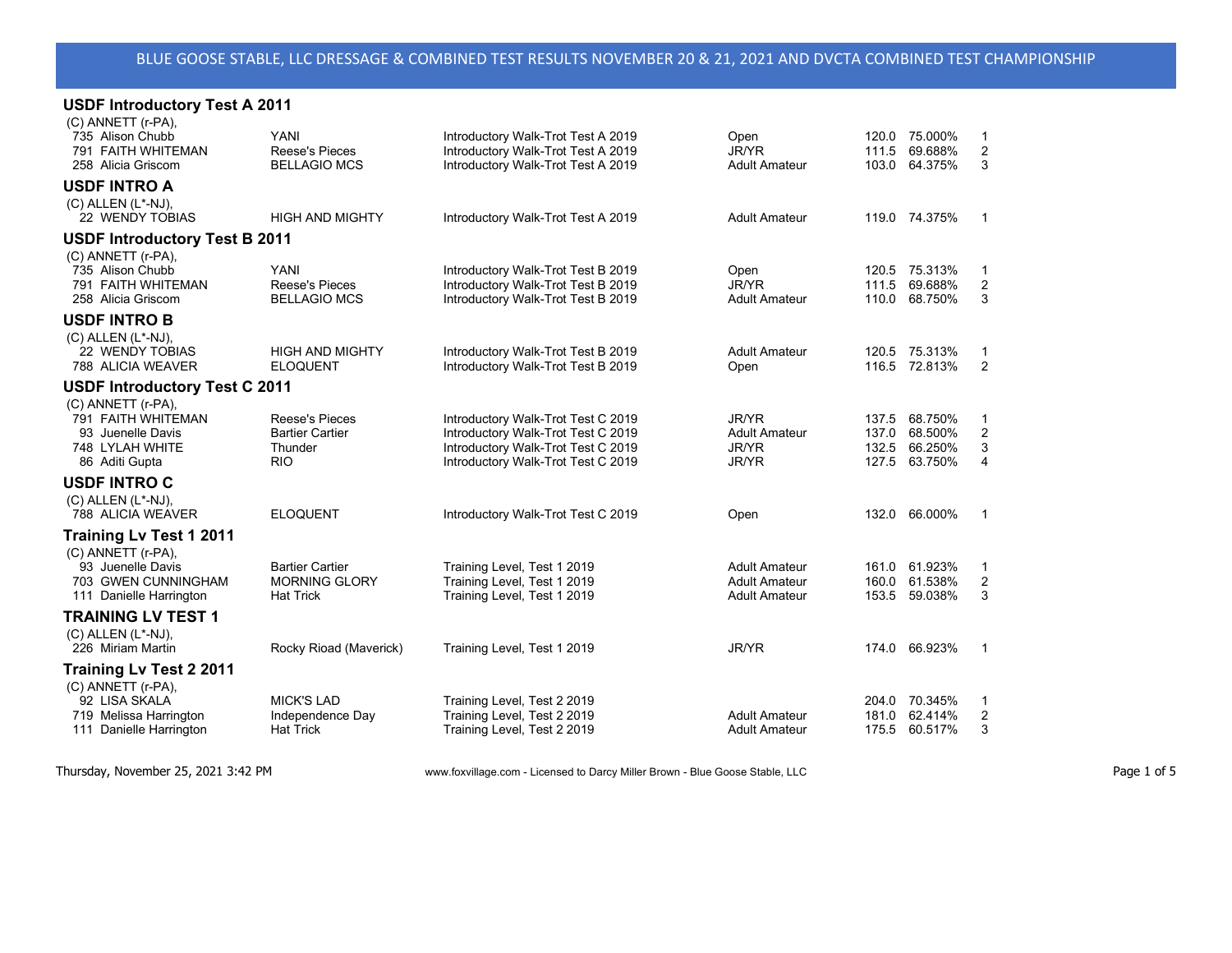| <b>Training Lv Test 3 2011</b>                                                                                     |                                                                                     |                                                                                                                                                                                            |                                                                               |                      |                                                               |                         |                                                   |                                       |                                                 |
|--------------------------------------------------------------------------------------------------------------------|-------------------------------------------------------------------------------------|--------------------------------------------------------------------------------------------------------------------------------------------------------------------------------------------|-------------------------------------------------------------------------------|----------------------|---------------------------------------------------------------|-------------------------|---------------------------------------------------|---------------------------------------|-------------------------------------------------|
| (C) ANNETT (r-PA),<br>92 LISA SKALA<br>169 Katherine Jackson<br>719 Melissa Harrington<br>769 JENNA KILLEEN        | <b>MICK'S LAD</b><br>Due Process<br>Independence Day<br><b>JERSEY JET</b>           | Training Level, Test 3 2019<br>Training Level, Test 3 2019<br>Training Level, Test 3 2019<br>Training Level, Test 3 2019                                                                   | JR/YR<br><b>Adult Amateur</b><br>JR/YR                                        | 192.0                | 205.0 70.690%<br>66.207%<br>178.5 61.552%<br>177.5 61.207%    | -1<br>2<br>3<br>4       |                                                   |                                       |                                                 |
| First Lv Test 1 2011                                                                                               |                                                                                     |                                                                                                                                                                                            |                                                                               |                      |                                                               |                         |                                                   |                                       |                                                 |
| (C) ANNETT (r-PA),<br>780 Linda Tascione<br>138 Dominique Lester<br>769 JENNA KILLEEN                              | <b>LORENZO</b><br>Canecao<br><b>JERSEY JET</b>                                      | First Level, Test 1 2019<br>First Level, Test 1 2019<br>First Level, Test 1 2019                                                                                                           | <b>Adult Amateur</b><br><b>JR/YR</b>                                          |                      | 189.5 65.345%<br>181.5 62.586%<br>175.5 60.517%               | 2<br>3                  |                                                   |                                       |                                                 |
| First Lv Test 2 2011                                                                                               |                                                                                     |                                                                                                                                                                                            |                                                                               |                      |                                                               |                         |                                                   |                                       |                                                 |
| (C) ANNETT (r-PA),<br>35 Jolynn Wagner<br>34 JULIE LANDY<br>772 CHIEN-FU LIN                                       | Kiger Frost Moon<br><b>REMMIMGTON</b><br><b>WHATERCOLOR</b>                         | First Level, Test 2 2019<br>First Level, Test 2 2019<br>First Level, Test 2 2019                                                                                                           | <b>Adult Amateur</b><br><b>Adult Amateur</b><br><b>Adult Amateur</b>          |                      | 230.5 65.857%<br>210.0 60.000%<br>210.0 60.000%               | 2<br>3                  |                                                   |                                       |                                                 |
| First Lv Test 3 2011                                                                                               |                                                                                     |                                                                                                                                                                                            |                                                                               |                      |                                                               |                         |                                                   |                                       |                                                 |
| (C) ANNETT (r-PA),<br>35 Jolynn Wagner<br>780 Linda Tascione<br>772 CHIEN-FU LIN                                   | Kiger Frost Moon<br><b>LORENZO</b><br><b>WHATERCOLOR</b>                            | First Level, Test 3 2019<br>First Level, Test 3 2019<br>First Level, Test 3 2019                                                                                                           | <b>Adult Amateur</b><br><b>Adult Amateur</b>                                  |                      | 235.0 65.278%<br>231.0 64.167%<br>219.0 60.833%               | $\overline{c}$<br>3     |                                                   |                                       |                                                 |
| <b>Third Lv TOC</b>                                                                                                |                                                                                     |                                                                                                                                                                                            |                                                                               |                      |                                                               |                         |                                                   |                                       |                                                 |
| (C) ANNETT (r-PA),<br>163 Angela Sasso                                                                             | Vivas Diamond W                                                                     | Third Level, Test 1 2019                                                                                                                                                                   | Open                                                                          |                      | 251.0 67.838%                                                 | $\overline{1}$          |                                                   |                                       |                                                 |
| <b>Fourth Lv TOC</b>                                                                                               |                                                                                     |                                                                                                                                                                                            |                                                                               |                      |                                                               |                         |                                                   |                                       |                                                 |
| (C) ANNETT (r-PA),<br>539 Rebecca Lynch                                                                            | Ozon                                                                                | Fourth Level, Test 3 2019                                                                                                                                                                  | <b>Adult Amateur</b>                                                          |                      | 226.5 62.917%                                                 | $\overline{1}$          |                                                   |                                       |                                                 |
| <b>USDF Musical Freestyle, Pas De Du, Quadrille</b>                                                                |                                                                                     |                                                                                                                                                                                            |                                                                               |                      |                                                               |                         |                                                   |                                       |                                                 |
| (C) ANNETT (r-PA),<br>539 Rebecca Lynch                                                                            | Ozon                                                                                | USDF Freestyle, Fourth Level 2019                                                                                                                                                          | <b>Adult Amateur</b>                                                          |                      | 205.7 68.567%                                                 | $\overline{\mathbf{1}}$ |                                                   |                                       |                                                 |
| <b>Elementary CT Rider</b>                                                                                         |                                                                                     |                                                                                                                                                                                            |                                                                               |                      |                                                               |                         | JUMP PEN FINAL PLACE                              |                                       |                                                 |
| (C) MILLER (L-PA),<br>748 LYLAH WHITE<br>226 Miriam Martin<br>27 Elise Linke<br>41 HANNA HERBEIN<br>38 ERICA SOUTH | Thunder<br>Rocky Rioad (Maverick)<br>Sparkle<br><b>SHAMUS</b><br><b>TILTED HALO</b> | Introductory Walk-Trot Test A 2019<br>Introductory Walk-Trot Test A 2019<br>Introductory Walk-Trot Test A 2019<br>Introductory Walk-Trot Test A 2019<br>Introductory Walk-Trot Test A 2019 | JR/YR<br><b>JR/YR</b><br><b>JR/YR</b><br><b>JR/YR</b><br><b>Adult Amateur</b> | 97.0<br>95.0<br>88.0 | 98.5 61.563%<br>60.625%<br>59.375%<br>55.000%<br>76.0 47.500% | -1<br>2<br>3<br>4<br>5  | <b>ELIM</b><br>$\mathbf{0}$<br>4<br>0<br>$\Omega$ | 0<br>39.38<br>44.63<br>45.00<br>52.50 | 0<br>$\overline{1}$<br>2<br>3<br>$\overline{4}$ |
|                                                                                                                    |                                                                                     |                                                                                                                                                                                            |                                                                               |                      |                                                               |                         |                                                   |                                       |                                                 |

Thursday, November 25, 2021 3:42 PM www.foxvillage.com - Licensed to Darcy Miller Brown - Blue Goose Stable, LLC Page 2 of 5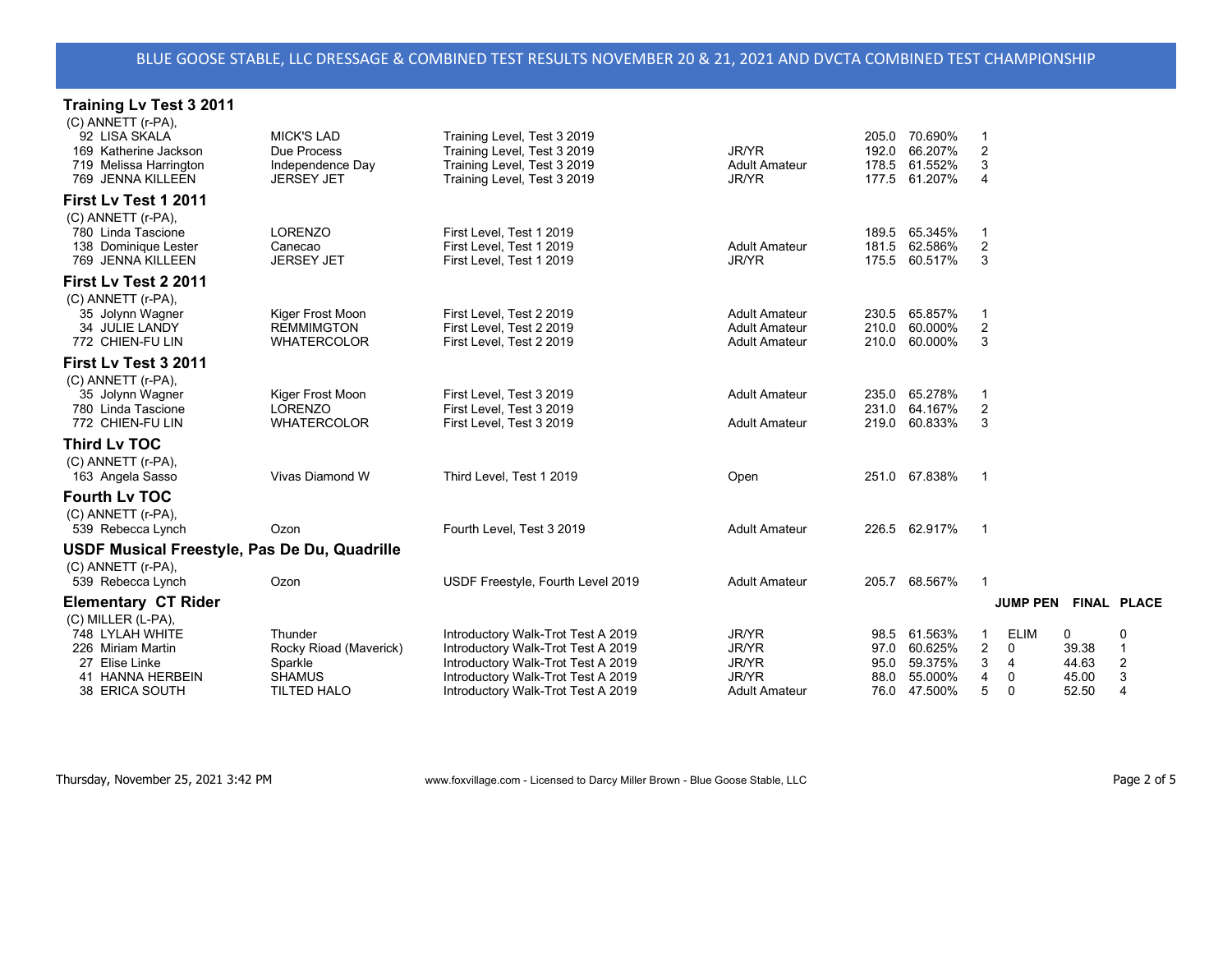## **Western Dressage TOC #1**

| $(C)$ MILLER $(L-PA)$ ,<br>64 ANN HANLIN<br>10 Maddie Huis<br>10 Maddie Huis<br>792 KENNEDY LEHMAN<br><b>Open Elementary CT</b>                                                                                   | DJ'S DIAMOND<br><b>REX</b><br><b>REX</b><br>PEPPY ( JUSTA CEE                                                                                 | Western Dressage Intro Test 3<br>Western Dressage Intro Test 1<br>Western Dressage Intro Test 2<br>Western Dressage Intro Test 1                                                                                                                                                                                                                                                                                                    | Adult Amateur<br>Open<br>Open<br>JR/YR                                                        | 143.5 71.750%<br>148.5 67.500%<br>116.5 64.722%<br>119.5 54.318%                                                                                                  | 1<br>2<br>3<br>4                                               | <b>JUMP PEN</b>                                                          | <b>FINAL PLACE</b>                                                    |                                                                                           |
|-------------------------------------------------------------------------------------------------------------------------------------------------------------------------------------------------------------------|-----------------------------------------------------------------------------------------------------------------------------------------------|-------------------------------------------------------------------------------------------------------------------------------------------------------------------------------------------------------------------------------------------------------------------------------------------------------------------------------------------------------------------------------------------------------------------------------------|-----------------------------------------------------------------------------------------------|-------------------------------------------------------------------------------------------------------------------------------------------------------------------|----------------------------------------------------------------|--------------------------------------------------------------------------|-----------------------------------------------------------------------|-------------------------------------------------------------------------------------------|
| (C) MILLER (L-PA),<br>86 Aditi Gupta<br><b>83 VICKY MARTIN</b>                                                                                                                                                    | <b>RIO</b><br><b>Island Star</b>                                                                                                              | Introductory Walk-Trot Test C 2019<br>Introductory Walk-Trot Test C 2019                                                                                                                                                                                                                                                                                                                                                            | JR/YR<br>Open                                                                                 | 130.5 65.250%<br>118.0<br>59.000%                                                                                                                                 | 1<br>2                                                         | 0<br>0                                                                   | 34.75<br>41.00                                                        | 2                                                                                         |
| <b>Introductory Horse</b><br>$(C)$ ALLEN $(L^*$ -NJ),<br>58 Eliza Herman<br>126 Carly Rutledge<br>423 Mikayla Davish<br>29 Zoe Loustau                                                                            | <b>DAKOTA</b><br>Tizcreetly<br>Backstage Drama<br>Onyx                                                                                        | USEA Eventing - Beginner Novice Test A 2018<br>USEA Eventing - Beginner Novice Test A 2018<br>USEA Eventing - Beginner Novice Test A 2018<br>USEA Eventing - Beginner Novice Test A 2018                                                                                                                                                                                                                                            | Open<br>JR/YR<br><b>Adult Amateur</b><br>JR/YR                                                | 128.0 71.111%<br>125.0<br>69.444%<br>116.0 64.444%<br>88.5 49.167%                                                                                                | 1<br>$\overline{2}$<br>3<br>4                                  | 0<br>4<br><b>ELIM</b><br>0                                               | 28.89<br>34.56<br>0<br>50.83                                          | $\overline{2}$<br>$\Omega$<br>3                                                           |
| <b>Introductory CT Rider</b>                                                                                                                                                                                      |                                                                                                                                               |                                                                                                                                                                                                                                                                                                                                                                                                                                     |                                                                                               |                                                                                                                                                                   |                                                                |                                                                          |                                                                       |                                                                                           |
| $(C)$ ALLEN $(L^*$ -NJ),<br>233 Erin Altringer<br>14 Ellen Kelly<br>503 Mary MacLachlan<br>717 Ellis Dilorio<br>28 Erin Shrader<br><b>49 EMILY SURDAM</b><br>67 EMMA HERBEIN<br>181 KATIE CLUNE<br>16 Grace Smith | North Stars Masquerade<br><b>Little Chief</b><br>Jagger<br>Leap of Faith<br>Willie<br><b>SOUTHERN BEACH</b><br>Fiona RHR<br>QADAR<br>Mach Ten | USEA Eventing - Beginner Novice Test A 2018<br>USEA Eventing - Beginner Novice Test A 2018<br>USEA Eventing - Beginner Novice Test A 2018<br>USEA Eventing - Beginner Novice Test A 2018<br>USEA Eventing - Beginner Novice Test A 2018<br>USEA Eventing - Beginner Novice Test A 2018<br>USEA Eventing - Beginner Novice Test A 2018<br>USEA Eventing - Beginner Novice Test A 2018<br>USEA Eventing - Beginner Novice Test A 2018 | JR/YR<br>Vintage<br><b>Adult Amateur</b><br>JR/YR<br>JR/YR<br>JR/YR<br>JR/YR<br>Open<br>JR/YR | 127.5 70.833%<br>122.0<br>67.778%<br>121.5 67.500%<br>118.5 65.833%<br>117.5<br>65.278%<br>64.722%<br>116.5<br>112.5 62.500%<br>108.5 60.278%<br>107.0<br>59.444% | $\overline{2}$<br>3<br>4<br>5<br>6<br>$\overline{7}$<br>8<br>9 | 0<br>$\mathbf{0}$<br>4<br>0<br>0<br><b>ELIM</b><br><b>ELIM</b><br>8<br>8 | 29.17<br>32.22<br>36.50<br>34.17<br>34.72<br>0<br>0<br>47.72<br>48.56 | $\overline{2}$<br>5<br>3<br>$\overline{4}$<br>$\Omega$<br>$\Omega$<br>6<br>$\overline{7}$ |
| <b>Beginner Novice Horse</b><br>$(C)$ ALLEN $(L^*$ -NJ $),$<br>15 Doris Hoppers<br>502 MOLLY BENNETT<br>25 NICOLE GARCIA                                                                                          | Implicit (Eeyore)<br>LUIGI Z<br><b>CAPTAIN CRUNCH</b>                                                                                         | USEA Eventing - Beginner Novice Test B 2018<br>USEA Eventing - Beginner Novice Test B 2018<br>USEA Eventing - Beginner Novice Test B 2018                                                                                                                                                                                                                                                                                           | <b>Adult Amateur</b><br><b>Adult Amateur</b><br>JR/YR                                         | 150.0 75.000%<br>62.000%<br>124.0<br>119.0<br>59.500%                                                                                                             | 1<br>$\overline{c}$<br>3                                       | 0<br>8<br>4                                                              | 25.00<br>46.00<br>44.50                                               | 3<br>2                                                                                    |
| <b>Beginner Novice Rider</b><br>$(C)$ ALLEN $(L^*$ -NJ),<br>142 Caroline Ratigan<br>247 LILLIAN HUEY<br>45 Laura Richardson<br>496 Allie Billings<br>287 LINDSEY SCHWEERS<br>781 Sarah Wood                       | Caia Z<br><b>ZODIAC MATADOR</b><br>Trend<br>All Things Nice (Lucy)<br>EIGHT BALL CORNER<br><b>BARTIER CARTIER</b>                             | USEA Eventing - Beginner Novice Test B 2018<br>USEA Eventing - Beginner Novice Test B 2018<br>USEA Eventing - Beginner Novice Test B 2018<br>USEA Eventing - Beginner Novice Test B 2018<br>USEA Eventing - Beginner Novice Test B 2018<br>USEA Eventing - Beginner Novice Test B 2018                                                                                                                                              | Open<br><b>Adult Amateur</b><br><b>Adult Amateur</b><br><b>Adult Amateur</b>                  | 73.000%<br>146.0<br>73.000%<br>146.0<br>71.500%<br>143.0<br>70.500%<br>141.0<br>69.000%<br>138.0<br>136.0 68.000%                                                 | 1<br>2<br>3<br>4<br>5<br>6                                     | 0<br>4<br>12<br>0<br>3<br>$\Omega$                                       | 27.00<br>31.00<br>40.5<br>29.5<br>31.0<br>32.0                        | $\overline{4}$<br>6<br>$\overline{c}$<br>3<br>$\overline{2}$                              |
|                                                                                                                                                                                                                   |                                                                                                                                               |                                                                                                                                                                                                                                                                                                                                                                                                                                     |                                                                                               |                                                                                                                                                                   |                                                                |                                                                          |                                                                       |                                                                                           |

Thursday, November 25, 2021 3:42 PM www.foxvillage.com - Licensed to Darcy Miller Brown - Blue Goose Stable, LLC Page 3 of 5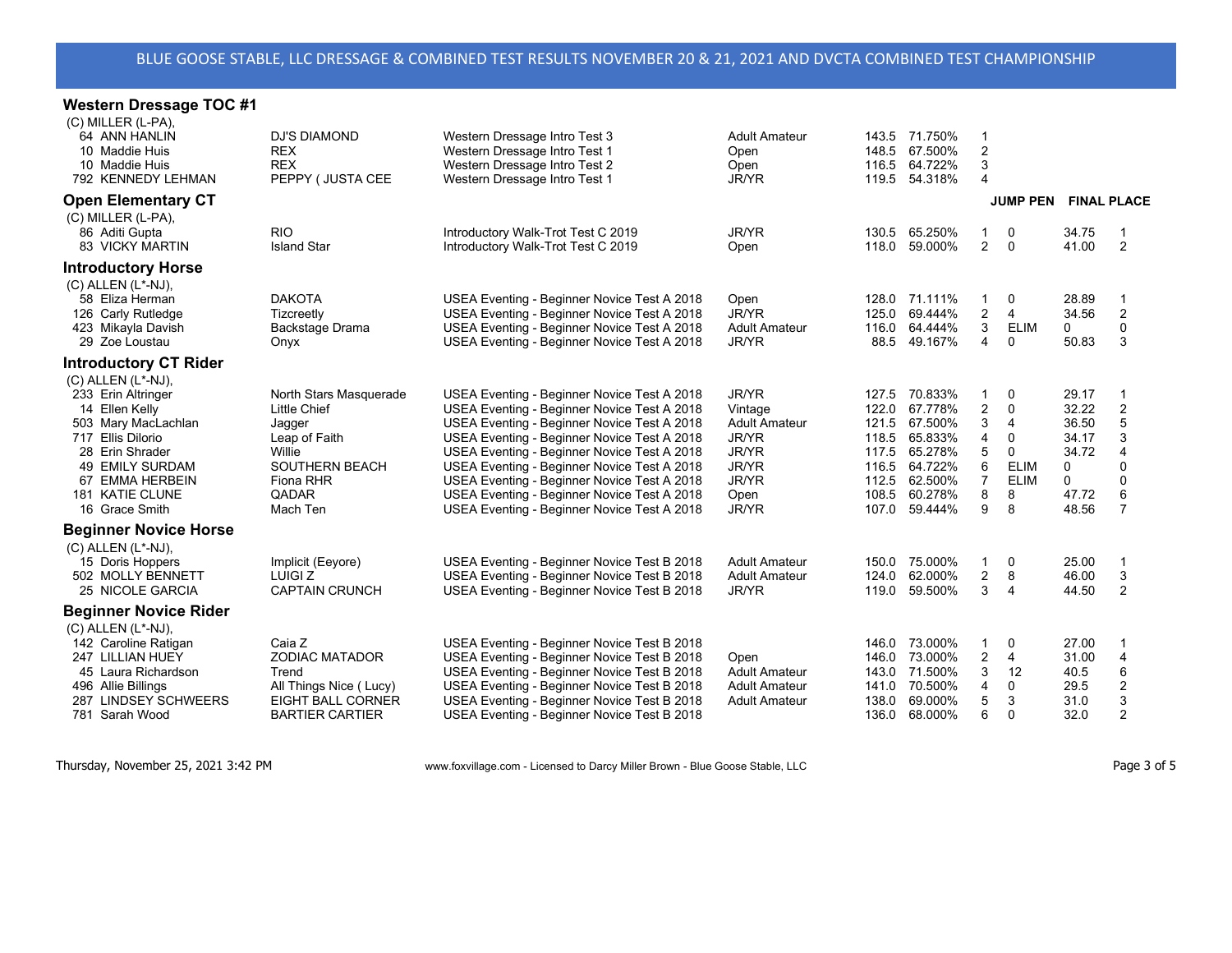| 25 NICOLE GARCIA<br>255 JULIANA LAMBERTSON<br>155 AUDREY SLUDER                                                                                           | <b>CAPTAIN CRUNCH</b><br><b>BIG STORM COMING</b><br><b>Silver Springs</b>                                    | USEA Eventing - Beginner Novice Test B 2018<br>USEA Eventing - Beginner Novice Test B 2018<br>USEA Eventing - Beginner Novice Test B 2018                                                                                        | <b>JR/YR</b><br><b>JR/YR</b><br>JR/YR                                                                | 125.5<br>122.0<br>117.5 | 62.750%<br>61.000%<br>58.750%                                                    | 7<br>8<br>9                    | $\overline{4}$<br><b>ELIM</b><br>0                 | 41.25<br>0<br>41.25                                | 8<br>$\mathbf 0$<br>$\overline{7}$                                           |
|-----------------------------------------------------------------------------------------------------------------------------------------------------------|--------------------------------------------------------------------------------------------------------------|----------------------------------------------------------------------------------------------------------------------------------------------------------------------------------------------------------------------------------|------------------------------------------------------------------------------------------------------|-------------------------|----------------------------------------------------------------------------------|--------------------------------|----------------------------------------------------|----------------------------------------------------|------------------------------------------------------------------------------|
| <b>Novice Horse</b>                                                                                                                                       |                                                                                                              |                                                                                                                                                                                                                                  |                                                                                                      |                         |                                                                                  |                                |                                                    |                                                    |                                                                              |
| $(C)$ ALLEN $(L^*$ -NJ),<br>264 Ashley Norris<br>66 ANN HANLIN<br>6 Ashley Norris<br>46 Dean Richardson<br>275 KAITLIN FREI                               | Agwam River<br><b>WOODROW</b><br>Sorrel<br>Ceira<br><b>Hawkins</b>                                           | USEA Eventing - Novice Test A 2018<br>USEA Eventing - Novice Test A 2018<br>USEA Eventing - Novice Test A 2018<br>USEA Eventing - Novice Test A 2018<br>USEA Eventing - Novice Test A 2018                                       | Open<br><b>Adult Amateur</b><br>Open<br><b>Adult Amateur</b><br><b>Adult Amateur</b>                 | 157.0                   | 160.0 76.190%<br>157.0 74.762%<br>74.762%<br>153.5 73.095%<br>147.0 70.000%      | 1<br>2<br>3<br>4<br>5          | 0<br>$\overline{4}$<br>$\Omega$<br>0<br>$\Omega$   | 23.81<br>29.24<br>25.24<br>26.91<br>30.00          | $\mathbf{1}$<br>4<br>$\mathbf 2$<br>3<br>5                                   |
| <b>Novice Rider</b>                                                                                                                                       |                                                                                                              |                                                                                                                                                                                                                                  |                                                                                                      |                         |                                                                                  |                                |                                                    |                                                    |                                                                              |
| $(C)$ ALLEN $(L^*$ -NJ).<br>294 Kim Licup<br>55 Meredith Gray<br>90 Brooke Hollway Wren<br>105 June Hillman<br>18 Katherine Berkner<br>725 Bailey Poorman | Amandare<br>Art Work<br><b>WS Hunts Bay</b><br><b>Jd Superstar</b><br>A Tale As Old as Time<br>Nice Surprise | USEA Eventing - Novice Test A 2018<br>USEA Eventing - Novice Test A 2018<br>USEA Eventing - Novice Test A 2018<br>USEA Eventing - Novice Test A 2018<br>USEA Eventing - Novice Test A 2018<br>USEA Eventing - Novice Test A 2018 | <b>Adult Amateur</b><br>Open<br><b>Adult Amateur</b><br><b>Adult Amateur</b><br><b>JR/YR</b><br>Open | 155.5<br>149.5<br>135.0 | 158.0 75.238%<br>74.048%<br>153.5 73.095%<br>71.190%<br>64.286%<br>133.0 63.333% | 1<br>2<br>3<br>4<br>5<br>6     | 0<br>8<br>$\Omega$<br>$\Omega$<br>$\mathbf 0$<br>8 | 24.76<br>33.95<br>26.91<br>28.81<br>35.71<br>44.67 | $\mathbf{1}$<br>4<br>$\boldsymbol{2}$<br>$\ensuremath{\mathsf{3}}$<br>5<br>6 |
| <b>Open Novice</b>                                                                                                                                        |                                                                                                              |                                                                                                                                                                                                                                  |                                                                                                      |                         |                                                                                  |                                |                                                    |                                                    |                                                                              |
| (C) ALLEN (L*-NJ).<br>132 Lisa Fergussson                                                                                                                 | <b>JACKSON</b>                                                                                               | USEA Eventing - Novice Test B 2018                                                                                                                                                                                               | Open                                                                                                 |                         | 154.0 73.333%                                                                    | 1                              | 0                                                  | 26.67                                              | $\overline{1}$                                                               |
| <b>Preliminary CT</b>                                                                                                                                     |                                                                                                              |                                                                                                                                                                                                                                  |                                                                                                      |                         |                                                                                  |                                |                                                    |                                                    |                                                                              |
| $(C)$ ALLEN $(L^*$ -NJ),<br>300 VICTORIA HAIN<br>729 Lisa Fergussson                                                                                      | <b>BOUNCE PASS</b><br>NEWCOMMER Z                                                                            | USEA Eventing - Preliminary Test B 2018<br>USEA Eventing - Preliminary Test B 2018                                                                                                                                               | <b>Adult Amateur</b><br>Open                                                                         | 162.5<br>147.5          | 67.708%<br>61.458%                                                               | $\mathbf{1}$<br>$\overline{2}$ | 0<br>12                                            | 32.29<br>50.54                                     | $\mathbf{1}$<br>2                                                            |
| <b>Eventing TOC #1</b>                                                                                                                                    |                                                                                                              |                                                                                                                                                                                                                                  |                                                                                                      |                         |                                                                                  |                                |                                                    |                                                    |                                                                              |
| $(C)$ ALLEN $(L^*$ -NJ),<br>703 GWEN CUNNINGHAM                                                                                                           | <b>MORNING GLORY</b>                                                                                         | Prix Caprille Introductory                                                                                                                                                                                                       | <b>Adult Amateur</b>                                                                                 |                         | 150.5 68.409%                                                                    | -1                             |                                                    |                                                    |                                                                              |
| <b>EVENTING TOC #1</b><br>(C) ALLEN (L*-NJ),<br>240 Ashley Norris<br>729 Lisa Fergussson<br>300 VICTORIA HAIN                                             | <b>BESTTHINGSINLIFE</b><br>NEWCOMMER Z<br><b>BOUNCE PASS</b>                                                 | USEA Eventing - Intermediate Test A 2018<br>USEA Eventing - Intermediate Test A 2018<br>USEA Eventing - Intermediate Test A 2018                                                                                                 | Open<br>Open<br><b>Adult Amateur</b>                                                                 | 186.0                   | 186.5 64.310%<br>64.138%<br>179.0 61.724%                                        | $\mathbf 1$<br>2<br>3          |                                                    |                                                    |                                                                              |
| <b>Evenitng TOC #2</b>                                                                                                                                    |                                                                                                              |                                                                                                                                                                                                                                  |                                                                                                      |                         |                                                                                  |                                |                                                    |                                                    |                                                                              |
| $(C)$ ALLEN $(L^*$ -NJ),<br>138 Dominique Lester                                                                                                          | Canecao                                                                                                      | USEA Eventing - Novice Test A 2018                                                                                                                                                                                               | <b>Adult Amateur</b>                                                                                 |                         | 138.5 65.952%                                                                    | $\overline{1}$                 |                                                    |                                                    |                                                                              |
| <b>EVENTING TOC #2</b>                                                                                                                                    |                                                                                                              |                                                                                                                                                                                                                                  |                                                                                                      |                         |                                                                                  |                                |                                                    |                                                    |                                                                              |
| $(C)$ ALLEN $(L^*$ -NJ),<br>496 Allie Billings                                                                                                            | All Things Nice (Lucy)                                                                                       | USEA Eventing - Beginner Novice Test B 2018                                                                                                                                                                                      | <b>Adult Amateur</b>                                                                                 |                         | 144.5 72.250%                                                                    | -1                             |                                                    |                                                    |                                                                              |
|                                                                                                                                                           |                                                                                                              |                                                                                                                                                                                                                                  |                                                                                                      |                         |                                                                                  |                                |                                                    |                                                    |                                                                              |

Thursday, November 25, 2021 3:42 PM www.foxvillage.com - Licensed to Darcy Miller Brown - Blue Goose Stable, LLC Page 4 of 5

**JUMP PEN FINAL PLACE**